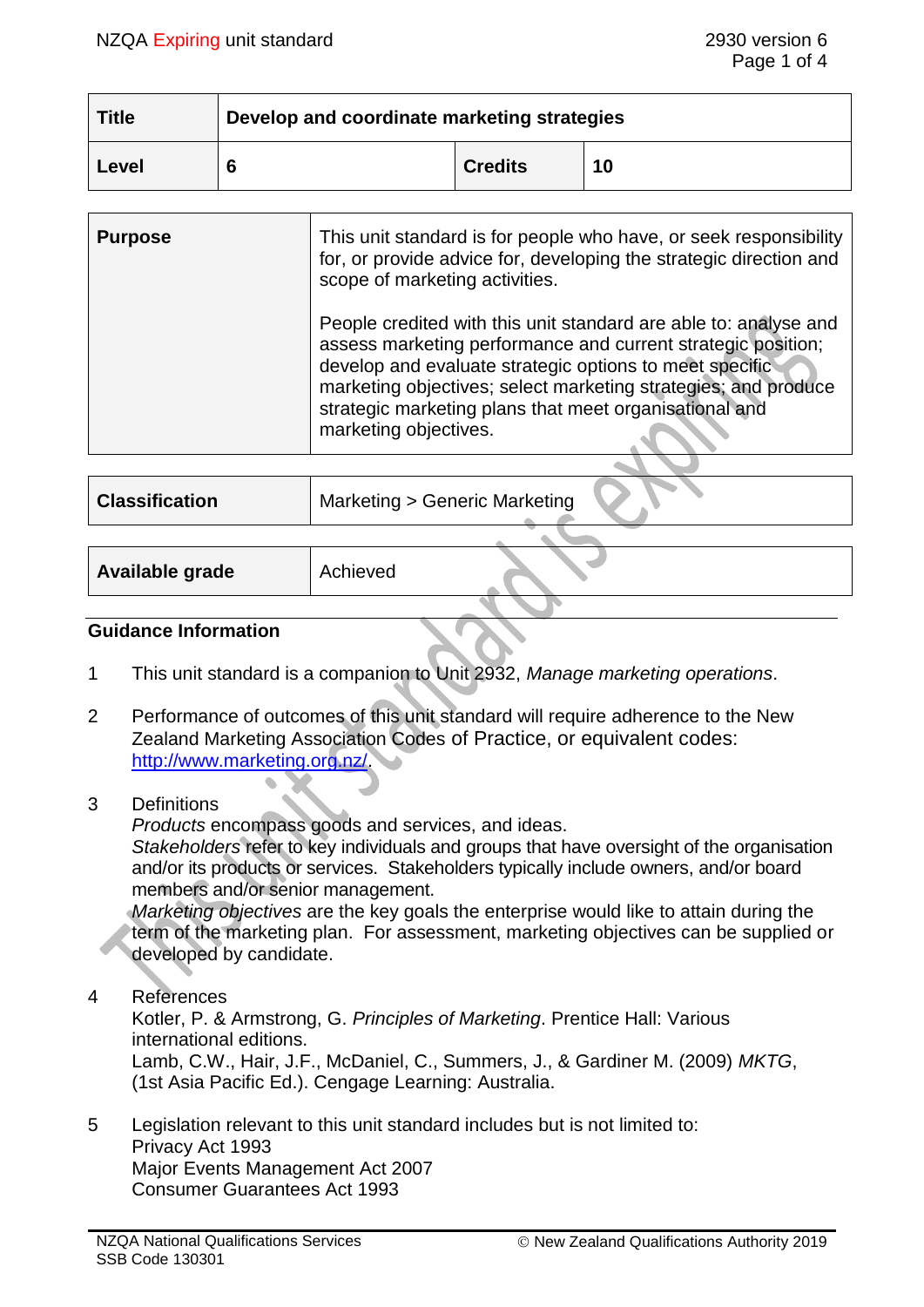Fair Trading Act 1986 Commerce Act 1986, Part II.

6 Recommended skills and knowledge: Unit 2926, *Demonstrate knowledge of the principles of marketing*, and Unit 2935, *Determine the marketing mix*, or demonstrate equivalent knowledge and skills.

# **Outcomes and performance criteria**

#### **Outcome 1**

Analyse and assess marketing performance and current strategic position.

Range product portfolio analysis, comparative analysis, competitive analysis, life cycle models, strengths-weaknesses-opportunities-threats (SWOT) analysis, value chain analysis.

#### **Performance criteria**

- 1.1 Markets for a specific product are evaluated in terms of current competitive position and market attractiveness.
- 1.2 Competition in market segments is assessed and analysed for impact upon marketing strategy.
- 1.3 Marketing activities are evaluated for their contribution to market share and rate of market growth.
- 1.4 Sales forecasts are completed and evaluated qualitively and quantitively.
- 1.5 Selected marketing strategies are assessed for their impact upon profit.
- 1.6 Assessments of marketing performance against current marketing strategy are produced and are evaluated against the extent to which objectives have been met.
- 1.7 External environmental factors are examined for impact upon marketing strategies.
	- Range social, economic, demographic, cultural, ethnic, natural, political, legal, regulatory, technological, competitive.
- 1.8 Marketing resource utilisation is analysed and resource issues are assessed for their potential impact upon strategic marketing position.

# **Outcome 2**

Develop and evaluate strategic options to meet specific marketing objectives.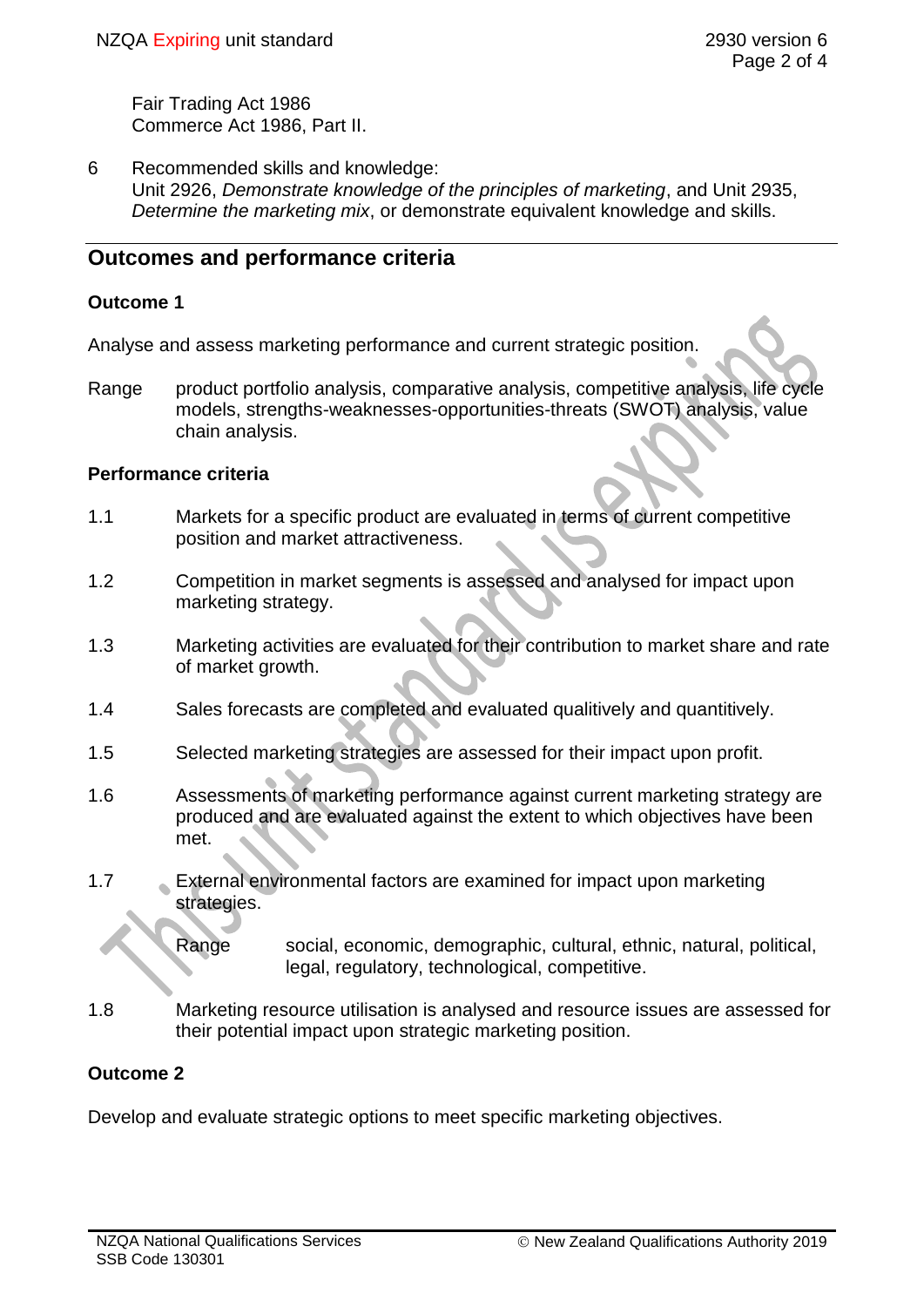### **Performance criteria**

2.1 Strategic options are developed that meet agreed marketing objectives.

Range target market, demand, product, pricing, distribution, promotion.

2.2 Strategic options are evaluated in terms of compatibility with marketing objectives.

> Range includes – ability to maximise key opportunities and marketing strengths, critical success factors in the intended market, marketing capabilities and resources, market characteristics, competitive factors.

2.3 Distinctive competencies and competitive advantages of strategic options are evaluated in terms of compatibility with marketing objectives.

#### **Outcome 3**

Select marketing strategies.

#### **Performance criteria**

- 3.1 Information gained from the evaluation of strategic options is used to rank options.
- 3.2 Risks and returns associated with strategies are balanced against the feasibility of achieving marketing objectives.
- 3.3 Marketing strategies are selected that provide the best fit between the organisation's goals and capabilities, and marketing opportunities.
- 3.4 Gaps in capability between current performance and new objectives are identified and corrective measures recommended.

# **Outcome 4**

Produce a strategic marketing plan that meets organisational and marketing objectives.

# **Performance criteria**

- 4.1 Desired market position is defined to meet organisational and marketing objectives.
	- Range product attributes, usage and users, product class, consumer needs and benefits, competition.